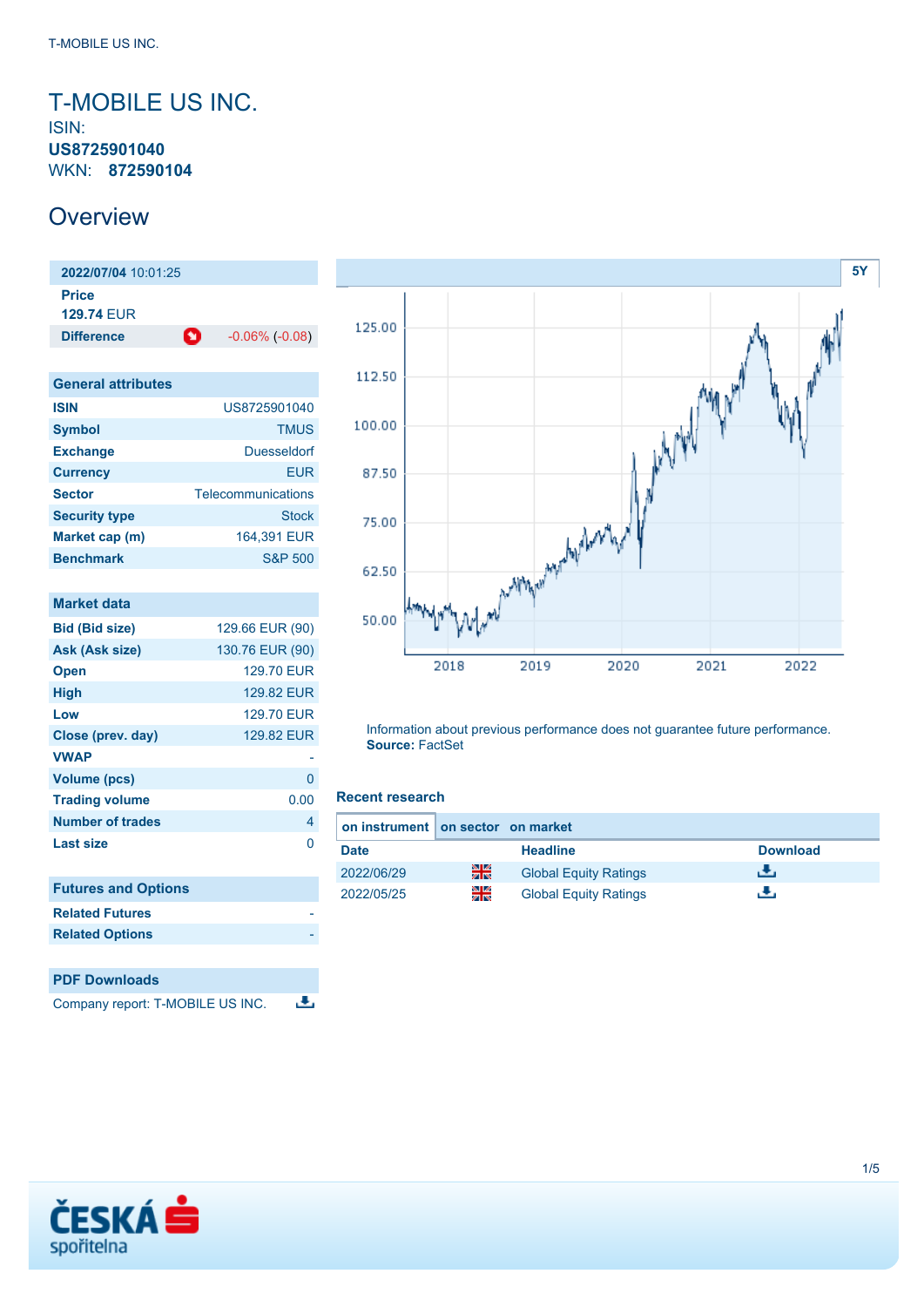### Details

**2022/07/04** 10:01:25

**Price**

**129.74** EUR

**Difference 1** -0.06% (-0.08)

| <b>General attributes</b> |                    |
|---------------------------|--------------------|
| <b>ISIN</b>               | US8725901040       |
| <b>Symbol</b>             | <b>TMUS</b>        |
| <b>Exchange</b>           | Duesseldorf        |
| <b>Currency</b>           | FUR                |
| <b>Sector</b>             | Telecommunications |
| <b>Security type</b>      | Stock              |
| Market cap (m)            | 164,391 EUR        |
| <b>Benchmark</b>          | S&P 500            |

### **Market data**

| <b>Bid (Bid size)</b>   | 129.66 EUR (90) |
|-------------------------|-----------------|
| <b>Ask (Ask size)</b>   | 130.76 EUR (90) |
| <b>Open</b>             | 129.70 EUR      |
| <b>High</b>             | 129.82 FUR      |
| Low                     | 129.70 EUR      |
| Close (prev. day)       | 129.82 EUR      |
| <b>VWAP</b>             |                 |
| <b>Volume (pcs)</b>     | O               |
| <b>Trading volume</b>   | 0.00            |
| <b>Number of trades</b> | 4               |
| Last size               | n               |

| <b>Performance and Risk</b> |                |          |           |  |  |
|-----------------------------|----------------|----------|-----------|--|--|
|                             | 6 <sub>m</sub> | 1Y       | 3Υ        |  |  |
| <b>Perf</b> (%)             | $+25.04%$      | $+5.98%$ | $+99.32%$ |  |  |
| Perf (abs.)                 | $+26.00$       | $+7.32$  | $+64.69$  |  |  |
| <b>Beta</b>                 | 0.75           | 0.71     | 0.83      |  |  |
| <b>Volatility</b>           | 30.15          | 27.18    | 30.96     |  |  |



Information about previous performance does not guarantee future performance. **Source:** FactSet

| <b>Price data</b>                           |                         |
|---------------------------------------------|-------------------------|
| Ø price 5 days   Ø volume 5 days (pcs.)     | 128.40 EUR (10)         |
| Ø price 30 days   Ø volume 30 days (pcs.)   | 124.82 EUR (5)          |
| Ø price 100 days   Ø volume 100 days (pcs.) | 118.79 EUR (3)          |
| Ø price 250 days   Ø volume 250 days (pcs.) | 112.04 EUR (4)          |
| <b>YTD High   date</b>                      | 131.24 EUR (2022/07/01) |
| <b>YTD Low   date</b>                       | 89.50 EUR (2022/01/24)  |
| 52 Weeks High   date                        | 131.24 EUR (2022/07/01) |
| 52 Weeks Low   date                         | 89.50 EUR (2022/01/24)  |

### **All listings for T-MOBILE US INC.**

| Exchange $\Box$                             | <b>Date</b>    | <b>Time Price</b> |                       | <b>Trading volume</b><br>(mio.) | <b>Number of</b><br>trades |
|---------------------------------------------|----------------|-------------------|-----------------------|---------------------------------|----------------------------|
| Xetra                                       | 2022/07/<br>04 |                   | 10:29 129.88 EUR 0.01 |                                 | 2                          |
| Vienna Stock<br>Exchange                    | 2022/07/<br>04 |                   | 09:05 130.42 EUR 0.00 |                                 |                            |
| Tradegate                                   | 2022/07/<br>04 |                   | 10:58 129.32 EUR 0.04 |                                 | 6                          |
| <b>Stuttgart</b>                            | 2022/07/<br>04 |                   | 08:06 129.72 EUR 0.00 |                                 |                            |
| SIX Swiss Exchange 2019/06/ 17:35 72.12 CHF |                |                   |                       | 0.00                            | 1                          |

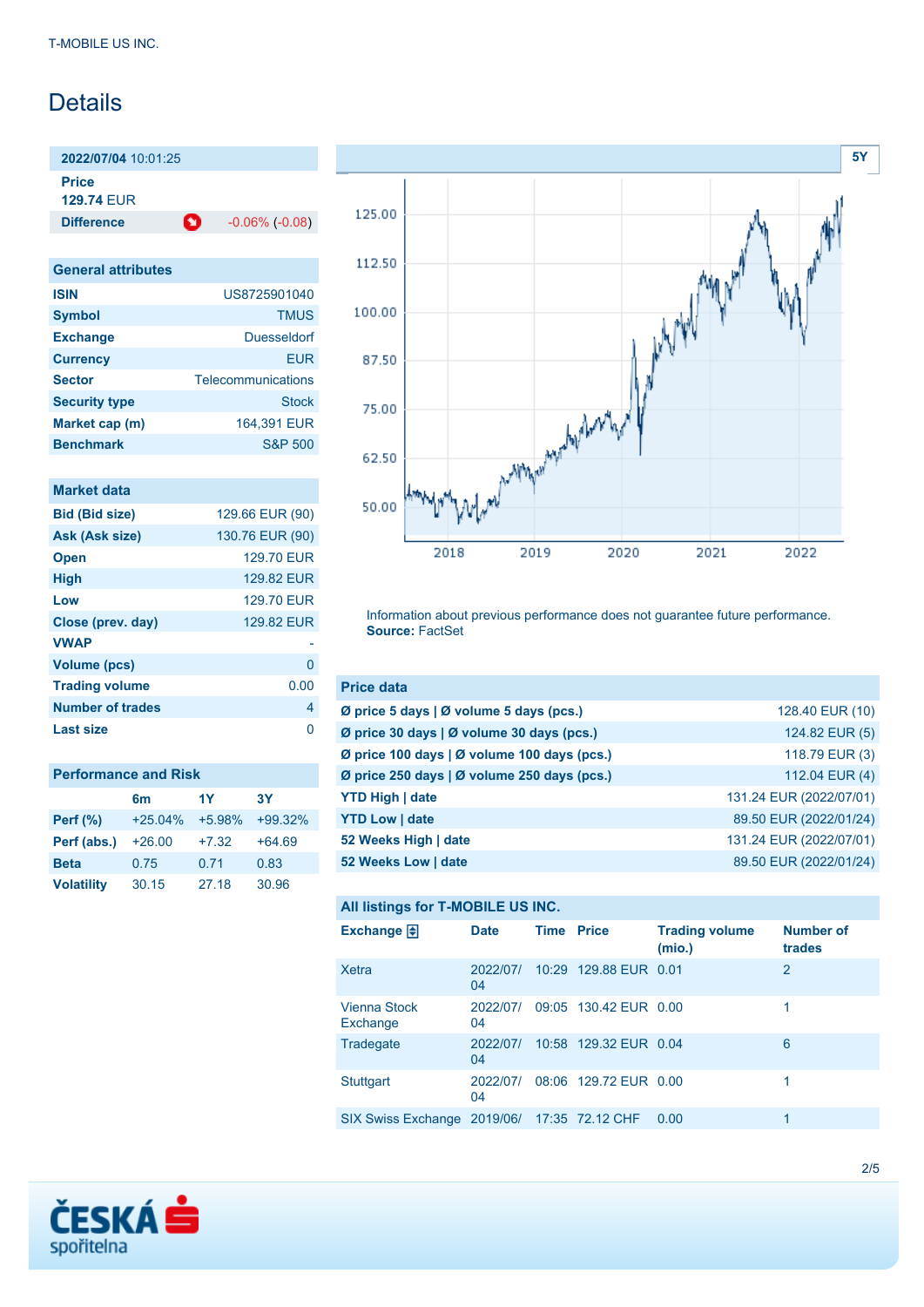|                                 | 27             |                                  |                |
|---------------------------------|----------------|----------------------------------|----------------|
| <b>Nasdag</b>                   | 01             | 2022/07/ 22:00 136.81 USD 482.78 | 46,291         |
| <b>Munich</b>                   | 2022/07/<br>04 | 08:03 129.72 EUR 0.00            | 1              |
| <b>London Stock</b><br>Exchange | 29             | 2022/06/ 15:17 133.03 USD 30.33  | $\overline{2}$ |
| Hanover                         | 2022/07/<br>04 | 08:01 130.22 EUR 0.00            | 1              |
| Hamburg                         | 2022/07/<br>04 | 08:01 130.22 EUR 0.00            | 1              |
| Frankfurt                       | 2022/07/<br>04 | 10:03 130.32 EUR 0.00            | 2              |
| <b>Duesseldorf</b>              | 04             | 2022/07/ 10:01 129.74 EUR 0.00   | $\overline{4}$ |
| <b>Berlin</b>                   | 2022/07/<br>04 | 08:08 129.30 EUR 0.00            | 1              |

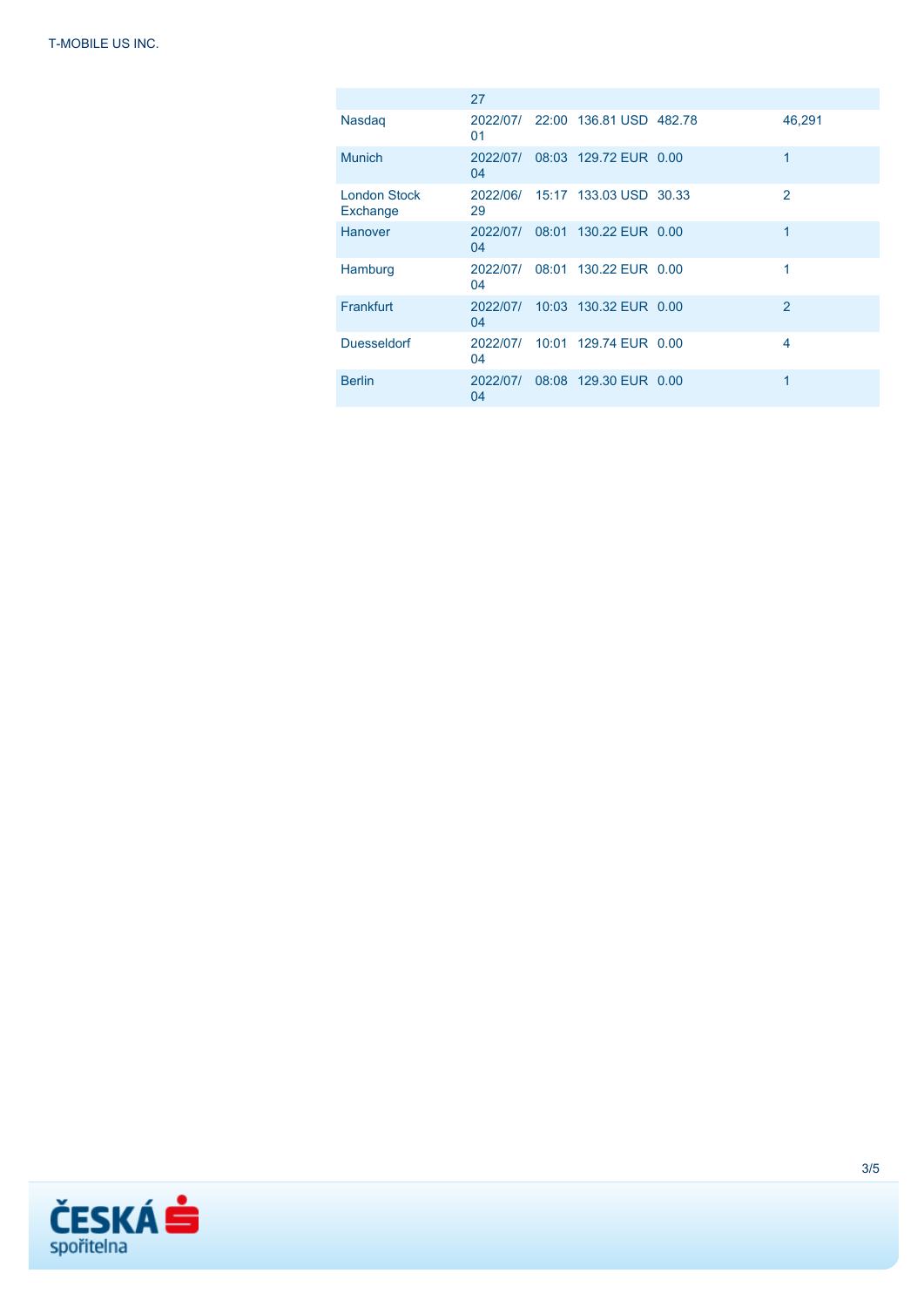## Company profile

**Company Logo**

# $\mathbf{T}\cdot\text{-Mobile}$

### **Contact Details**

T-MOBILE US INC.

- -

| 12920 SE 38th Street - 98006-1350 Bellevue |
|--------------------------------------------|
| Telefon: 1-425-378-4000                    |
| Fax: -                                     |
| $E$ -mail: -                               |

J.

#### **PDF Downloads**

Company report: T-MOBILE US INC.

#### **Company Profile**

T-Mobile US, Inc. engages in the provision of wireless communications services under the T-Mobile and MetroPCS brands. It offers postpaid and prepaid wireless voice, messaging and data services, and wholesale wireless services. The company was founded in 1994 and is headquartered in Bellevue, WA.

| <b>Members of Management Board</b> |                                             |  |
|------------------------------------|---------------------------------------------|--|
| <b>Timotheus</b><br><b>Höttges</b> | Chairman of Board of<br><b>Directors</b>    |  |
| Christian P. Illek                 | Member of Board of<br><b>Directors</b>      |  |
| <b>Kelvin Westbrook</b>            | Member of Board of<br><b>Directors</b>      |  |
| Raphael Kübler                     | Member of Board of<br><b>Directors</b>      |  |
| Srikant T.<br><b>Madhay Datar</b>  | Member of Board of<br><b>Directors</b>      |  |
| <b>Bavan Holloway</b>              | Member of Board of<br><b>Directors</b>      |  |
| <b>Dominique Leroy</b>             | Member of Board of<br><b>Directors</b>      |  |
| Letitia Long                       | Member of Board of<br><b>Directors</b>      |  |
| <b>Omar Tazi</b>                   | Member of Board of<br><b>Directors</b>      |  |
| <b>Raul Claure</b>                 | Member of Board of<br><b>Directors</b>      |  |
| <b>Teresa Taylor</b>               | Member of Board of<br><b>Directors</b>      |  |
| <b>Thorsten</b><br>Langheim        | Member of Board of<br><b>Directors</b>      |  |
| <b>G.</b> Sievert                  | <b>Chairman of Managing</b><br><b>Board</b> |  |
| <b>John Saw</b>                    | <b>Member of Executive</b><br>Committee     |  |
| <b>Abdul Saad</b>                  | <b>Member of Executive</b><br>Committee     |  |
| <b>Brandon Draper</b>              | <b>Member of Executive</b><br>Committee     |  |
| <b>Brian King</b>                  | <b>Member of Executive</b><br>Committee     |  |
| <b>Callie Field</b>                | <b>Member of Executive</b><br>Committee     |  |
| Dara Bazzano                       | <b>Member of Executive</b><br>Committee     |  |
| <b>David Plunkett</b>              | <b>Member of Executive</b><br>Committee     |  |
| <b>Deborah Ferrell</b>             | <b>Member of Executive</b><br>Committee     |  |
| Deeanne King                       | <b>Member of Executive</b><br>Committee     |  |